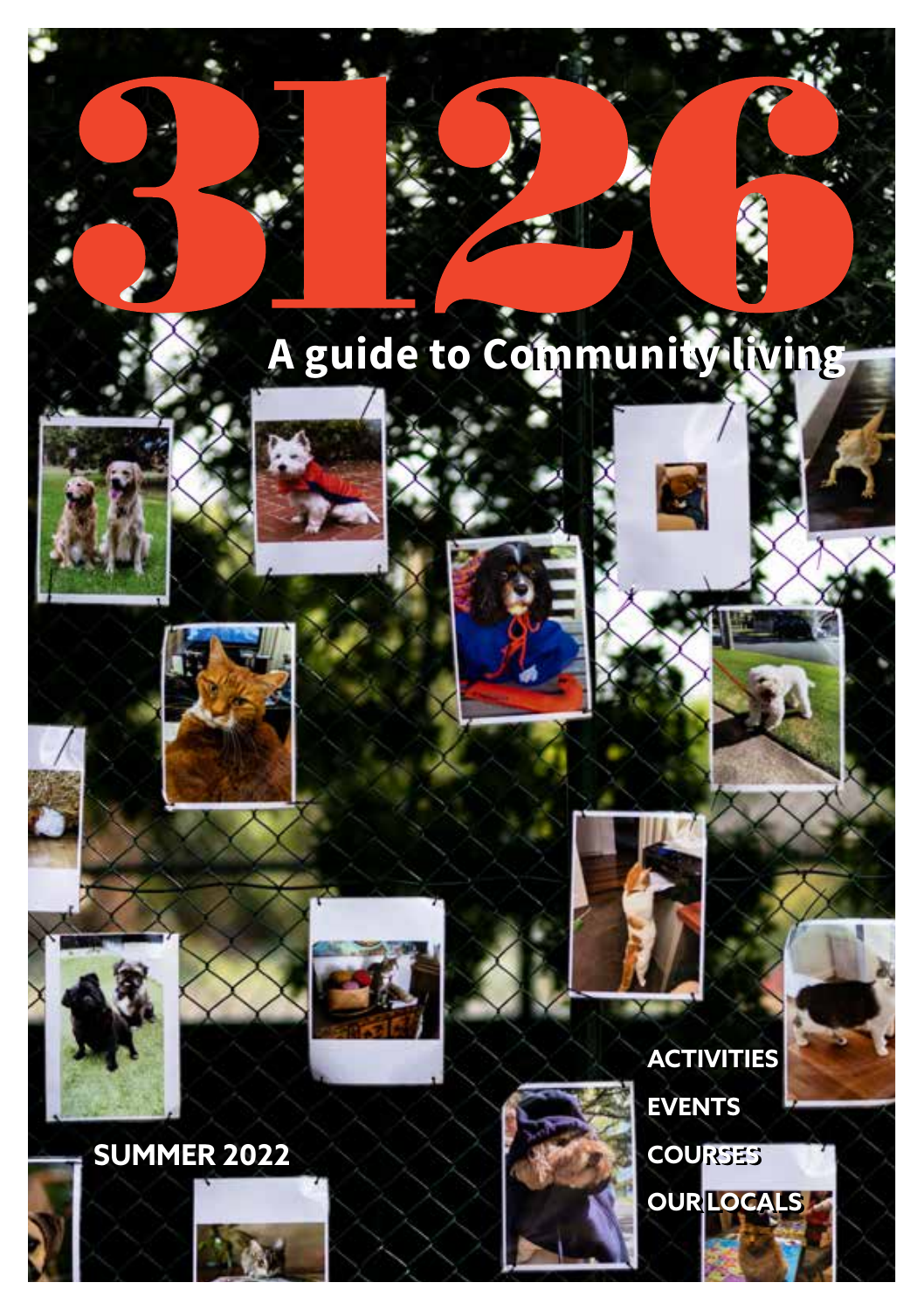

### **About the magazine**

**3126** is an independent community magazine produced quarterly by a small team of local volunteers, supported by Canterbury Neighbourhood Centre (CNC).

The editorial team welcomes feature article ideas and suggestions, as well as more volunteers to assist with the publication.

The magazine is loyally distributed by a group of volunteers co-ordinated through the Canterbury Community Action Group (CCAG) www.ccag.net.au

### **3126 MAGAZINE**

2 Rochester Road Canterbury VIC 3126 3126@canterburynh.org.au 03 9830 4214





**Cover image:** Camberwell Hockey Club beloved pet display by Ray Gruchy.

Images by Ray also on pages 1 (mural) and 7 (birds)

#### **ALL RIGHTS RESERVED**

All content in this publication is copyright and may not be reproduced in whole or in part in any form without the express permission of the publisher. The views and opinions expressed in this publication are those of the businesses represented in this issue and not necessarily Canterbury Neighbourhood Centre. All care is taken to ensure the accuracy in editorial and advertising however the material constitutes information and not advice.



**Tracey Martin** Manager CNC



**Anna Martin** Program & Marketing Coordinator CNC



**Jenny Norvick** Writer & editor Volunteer **CNC** 

**Philippa Davies** Proofing Volunteer CNC



**Joanne Marchese** Graphic design & Production

### **Ray Gruchy** Photographer Volunteer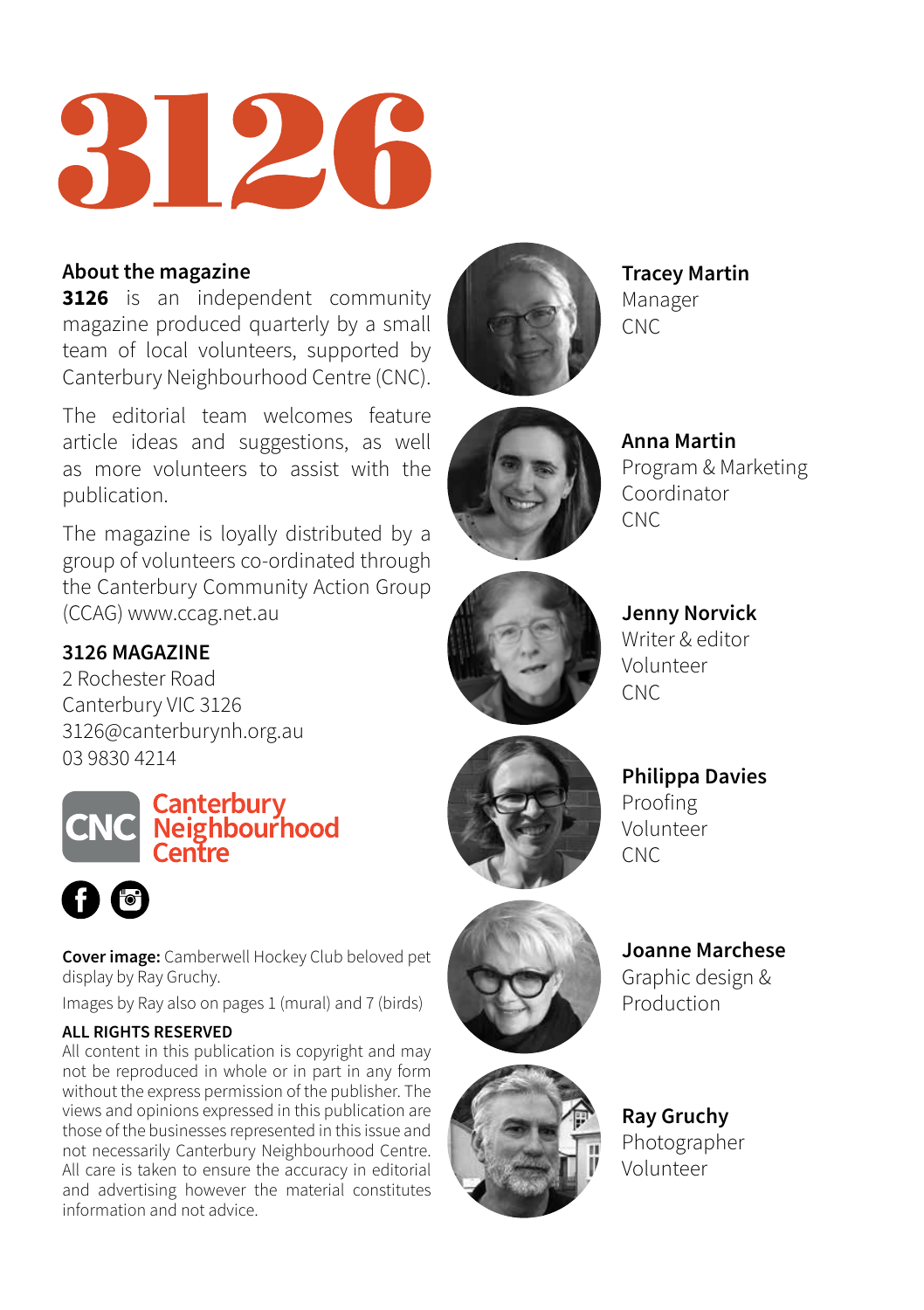

### **It's time to feel good!**

**Feel Good February** is a series of pop-up events in Canterbury Gardens celebrating many ways to feel good. More details inside.

Help your garden feel good too with some seasonal tips from local landscape designer Dianne Beddison.

Learn how a Canterbury local worked to ensure time to feel good through the introduction of the 8-hour working day.

And help yourself to feel good with a creative class like watercolour or upholstery, a wellbeing class like tai chi or yoga, or something social like mahjong. Find the details of all the Canterbury Neighbourhood Centre programs on pages 2–5.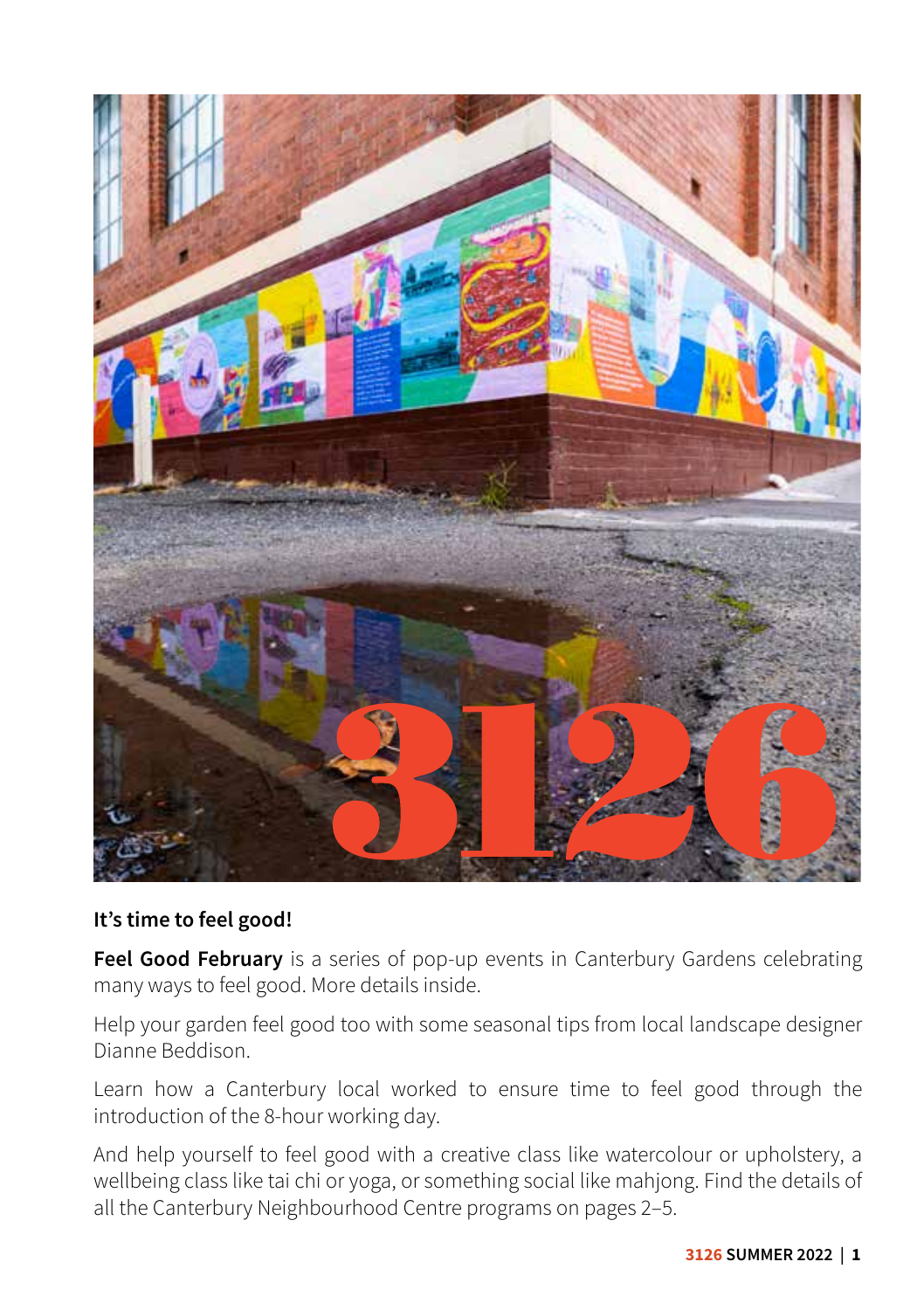

# Canterbury Neighbourhood Centre local short courses & activities

### The Arts

### **Nature in art**

Renowned botanical artist Terry Napier will guide you through watercolour techniques to illustrate the botanical world.

Monday 9.30am – 12pm or 12.30pm – 3pm Starts 31 Jan (8wks) \$220

### **Upholstery and soft furnishing**

Reinvigorate that tired piece of furniture or create a new cushion and accessories. Our professional upholsterer will guide you through the basics and give you the skills and confidence to tackle a range of projects. Suitable for all levels. Tuesday 9.45am – 12.15pm OR 12.45pm – 3.15pm Starts 1 Feb (9wks) \$275

Wednesday 9.45am –12pm OR 12.15pm – 2.30pm Starts 2 Feb (9wks) \$250 OR Wednesday 6.45pm – 8.45pm (via Zoom) Starts 2 Feb (9wks) \$230

### **Watercolour (beginners welcome)**

Join our watercolour group and explore your creativity. Bring your own project and learn at your own pace. Tuesday 10am – 12pm Starts 1 Feb (8wks) \$220

### **Open Art New!**

Explore your own creative style in your chosen art medium – including drawing, watercolour, acrylic, oil or copic markers with art tutor Karen Nield. Tuesday 12.30pm – 2.30pm Starts 1 Feb (8wks) \$220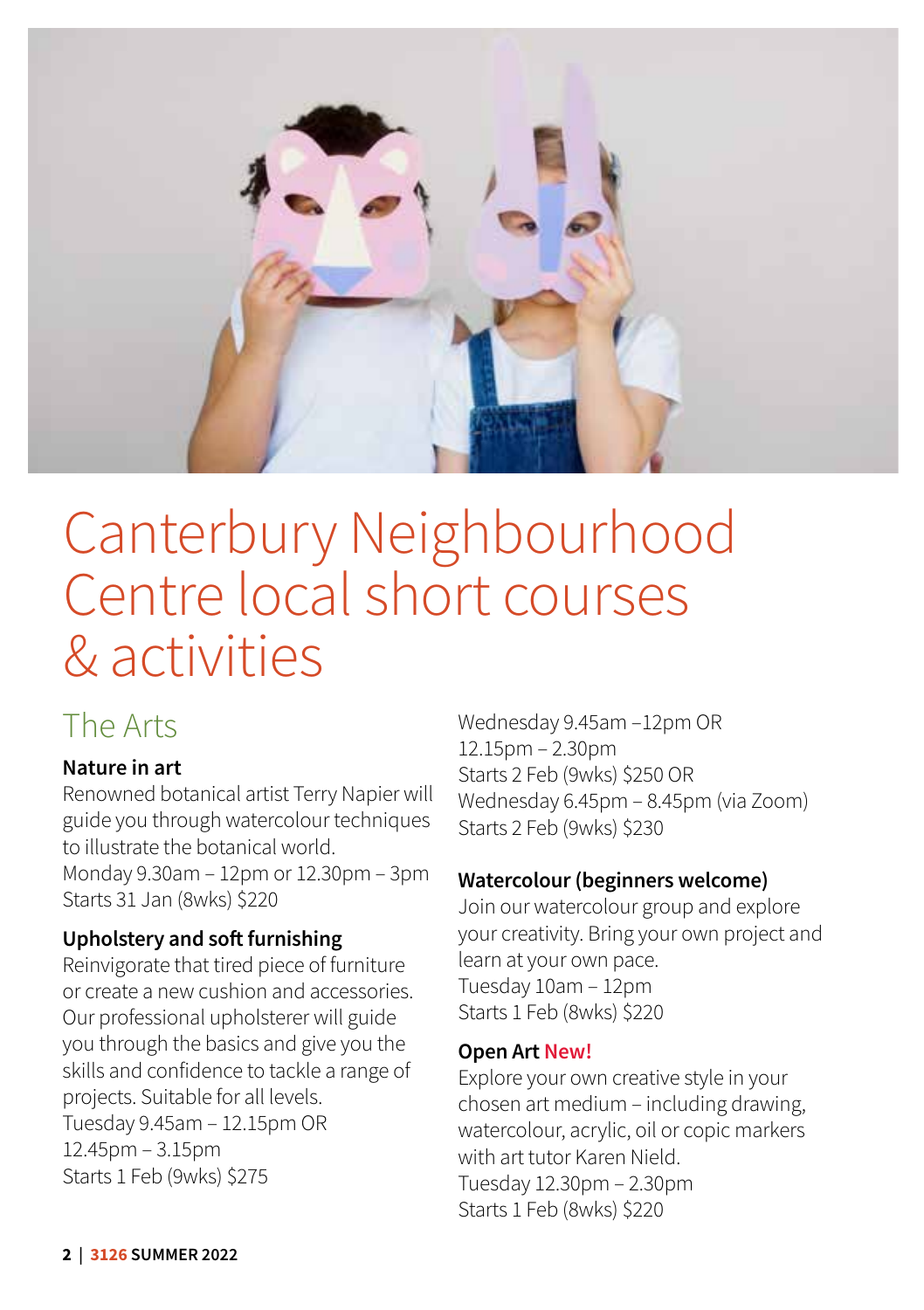Canterbury Neighbourhood Centre's local short courses **&** activities – Term 1 2022

### Children

### **Structured playgroup**

Facilitated by an early childhood educator, toddlers and pre-schoolers learn new skills through play, games, stories and music. Parents, grandparents or carers are encouraged to join in. Children under 12 months free. Monday OR Tuesday 9.30am – 11.30am Starts 31 Jan (9wks) \$153 OR 1 Feb (10wks) \$170

### Wellbeing

### **Buff bones for osteoporosis\***

A Pilates- based full body workout for bone strengthening and balance, integrated with strength training and functional and rehabilitative exercises. Monday 9.30am – 10.30am Starts 31 Jan (9wks) \$158 Thursday 9.30am – 10.30am OR 10.45am – 11.45am Starts 3 Feb (10wks) \$175



### **Tai Chi**

A gentle integrated mind and body exercise with a focus on control of movements and breathing for overall wellbeing. Monday 12.45pm – 1.45pm (beginners) OR 1.45pm – 2.45pm OR 2.45pm – 3.45pm Starts 31 Jan (9 weeks) \$158

### **Walking groups**

Get fit and make friends. Enjoy a walk through the streets and gardens of Canterbury, ending with a coffee at one of our local cafes. Thursday 9.45am – 10.30am (fast pace) OR 9.30am – 10.30am (gentle pace) Starts 3 Feb (ongoing). Free for CNC members

### **Yoga (beginners to experienced)\***

Hatha yoga uses stretching techniques to release tension, increase flexibility and create a sense of calm. Tuesday 9.15am – 10.15am OR 10.30am – 11.30am Starts 1 Feb (10wks) \$175

**Yoga – new session!**

Wednesday 10am – 11am Starts 2 Feb (10wks) \$175

### **Yoga – chair based**

Strengthen and stretch your body while being comfortably supported by a chair. This Hatha-based yoga class includes breath work, short meditations and seated relaxations. Suited to low mobility. Monday 12pm – 1pm Starts 31 Jan (9wks) \$158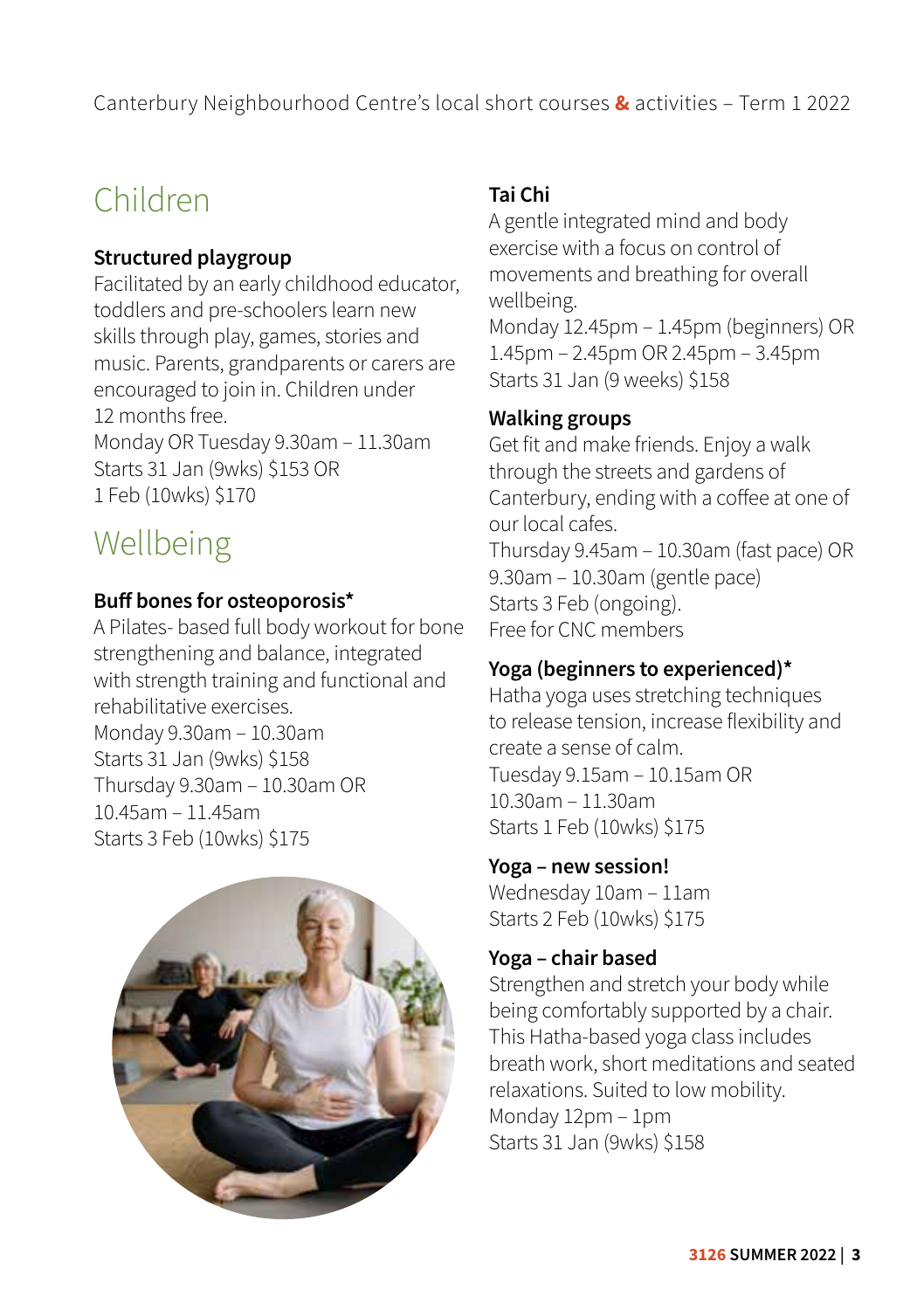### Canterbury Neighbourhood Centre's local short courses **&** activities – Term 1 2022



### Language

**French absolute beginners** Thursday 1pm – 3pm Starts 3 Feb (9wks) \$215

**French intermediate (2+ years' experience)\*** Tuesday 1pm – 3pm Starts 1 Feb (9wks) \$215

### **French intermediate (3+ years' experience)\*** Monday 1pm – 3pm

Starts 31 Jan (9wks) \$215

**French advanced (4+ years' experience)\*** Monday 10.30am – 12.30pm Starts 31 Jan (9wks) \$215

#### **Italian absolute beginners** Wednesday 12.30pm – 2.30pm Starts 2 Feb (9wks) \$215

**Italian beginners (6 months experience)\***  Thursday 9.30pm – 11.30pm Starts 3 Feb (9wks) \$215

**Italian beginners/intermediate (2 years' experience)\***  Wednesday 3pm – 5pm Starts 2 Feb (9wks) \$215

**Italian intermediate/advanced (3 years+ experience)\***  Wednesday 12.30pm – 2.30pm Starts 2 Feb (9wks) \$215

**Italian advanced (4 years+ experience; via Zoom)** Thursday 12pm – 2pm Starts 3 Feb (9wks) \$215

**Italian advanced – Language & Conversation (6 years+ experience)\***  Wednesday 9.30am – 11.30am Starts 2 Feb (9wks) \$215

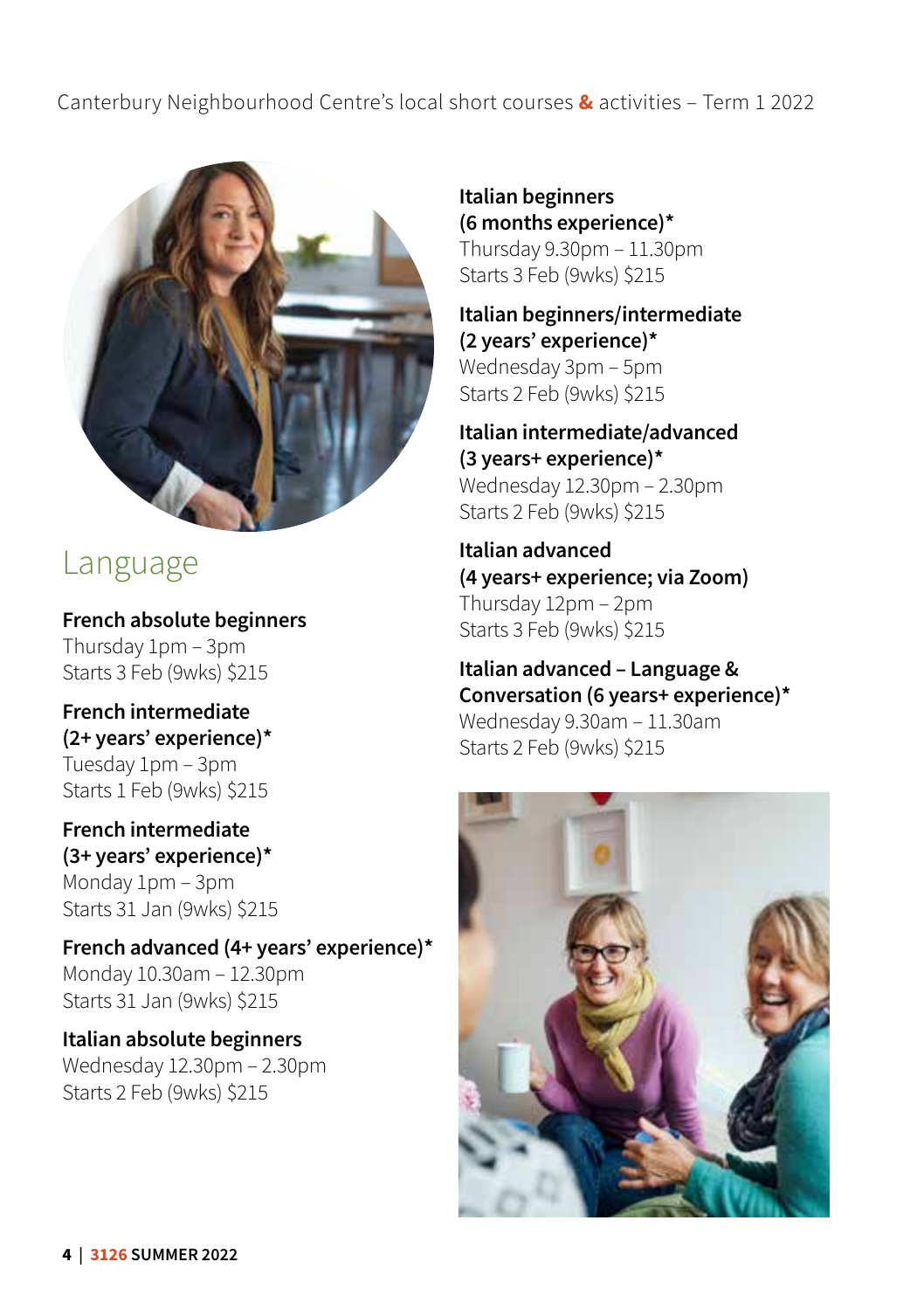

### Social

### **Mahjong**

A classic game of strategy and skill. New players welcome. Friday 10am – 12pm Starts 4 Feb

### The Written Word

### **Writing life (ongoing)\***

Structured lessons to guide you in capturing and sharing your valuable memories and anecdotes from your life and family history. Tuesday 10am – 12pm Starts 1 Feb (9wks) \$210

### **Book circles – Maling Rd**

Meet at a local coffee shop for lively discussions on books, films, community activities and events. Book circles with a real difference! Call CNC for further details. 2nd Tuesday of the month 10am – 12pm

### **Free trials available for all classes**

### **To find out what's on at Canterbury Neighbourhood Centre Visit our website:**

www.canterburync.org.au **Call us:** 9830 4214

### **Send us an email:**

office@canterburynh.org.au **Follow us:** facebook.com/canterburynh

### **Have you heard about the new Canterbury Precinct?**

*From late 2022 workshops, courses and events will be held in our beautiful new home in Canterbury Gardens. Join our email list [\(www.canterburynh.org.au\)](http://www.canterburynh.org.au) to receive* 

# *updates via email.*<br> **CNC** Meighbourhood<br> **CNC** Centre

*Classes are delivered face-to-face unless specified as online. Classes marked with \* will shift to online mode via Zoom in the event of a Melbourne lockdown.*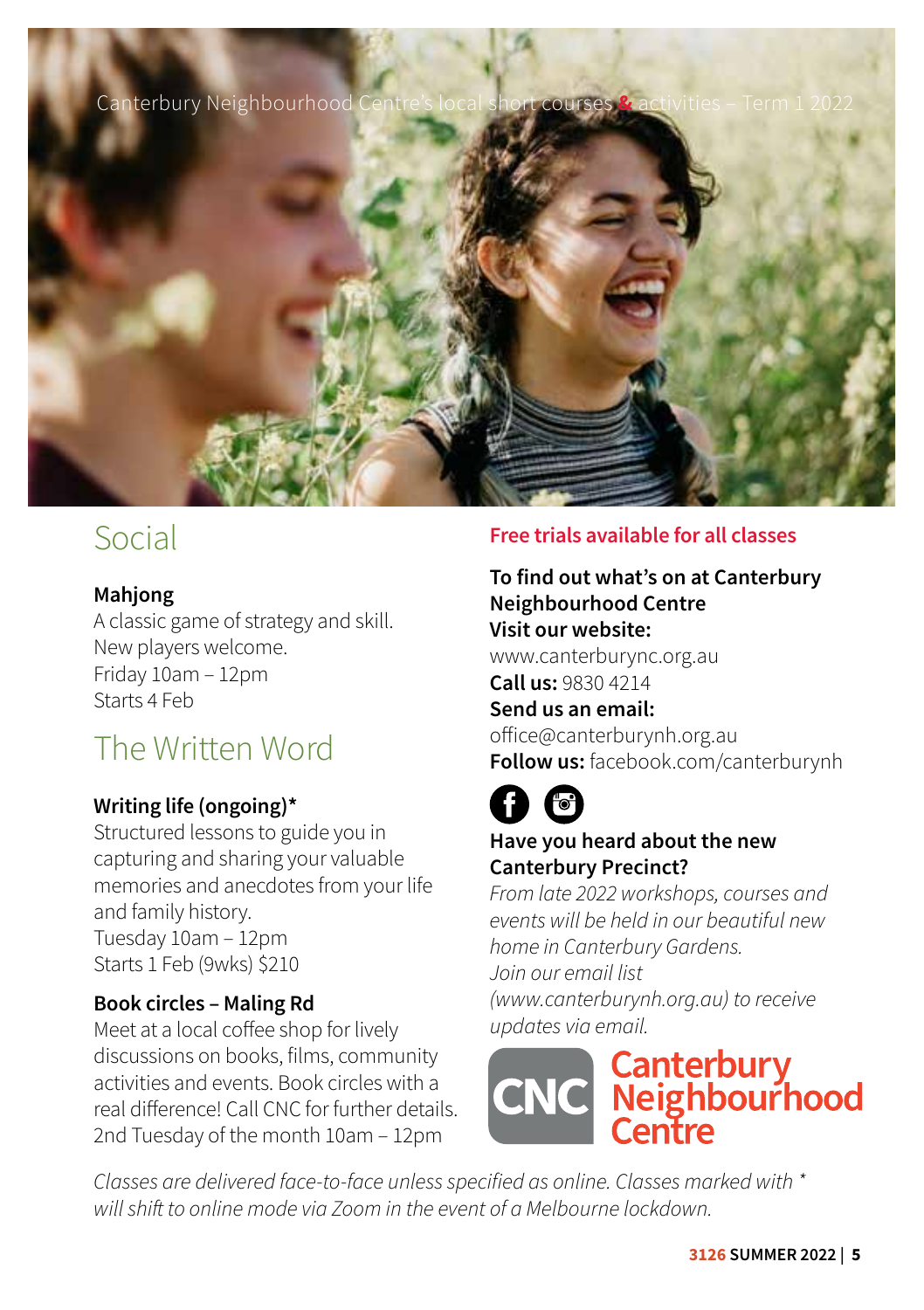# Successful summer gardening

4 things you can do for successful summer gardening at home or away

### **Diane Beddison**

### **Stress proofing your garden**

If you haven't mulched your garden, do it now. Mulching helps to retain water and suppress weeds. Water garden well, add 75mm of mulch and water again. Try coarse pine bark for a neat finish, eucalyptus mulch for natives or pea straw for productive gardens and soil improvement.

If you have a watering system installed, check it is working correctly. Flush out the lines. Then test each line, looking for damaged pipes, blocked drippers, or sprayers which are not doing their job.

The best time to water is early morning, especially when a hot northerly wind is expected. Allow your lawn to grow longer over summer to retain moisture.

### **Off for a well-earned holiday?**

Group your pots in a shady area of the garden. For a short break, place thirsty potted plants in a shallow container of water. If you are planning to be away more than a few days, ask a friend or neighbour to water them occasionally.

Give your garden a thorough watering in the two days before you leave. For special

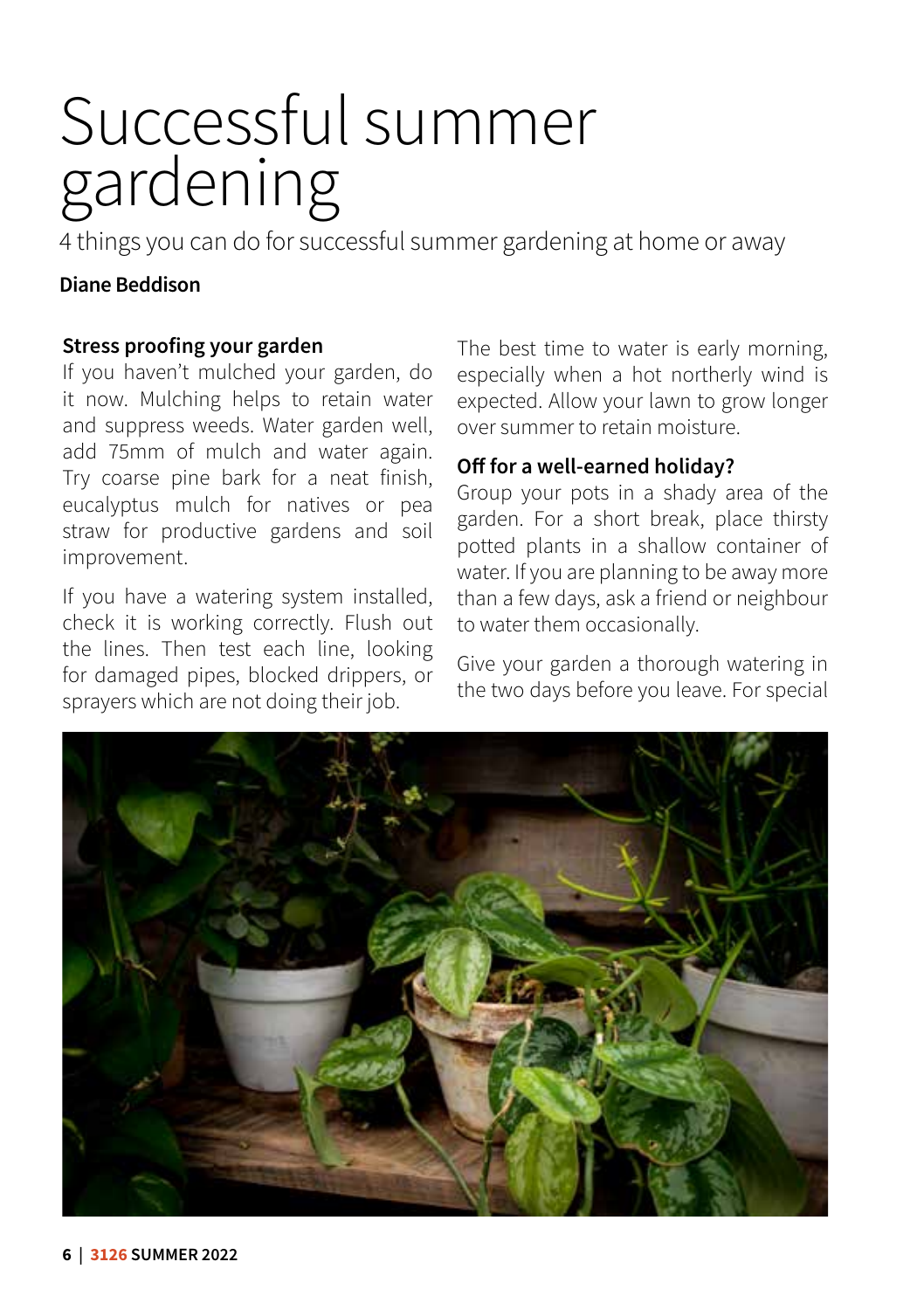Minimise using pesticides... Keep bird baths full of clean water and position a shallow dish of water with pebbles or sand to provide safe access for bees.

trees or shrubs, make your own watering devices using a plastic soft drink bottle and a self-watering spike.

If you have an automated watering system, it is still worth asking someone to check your garden each week and handwater plants that look stressed.

### **Enjoying summer at home?**

You can still improve your space over summer and build your own paradise.

To cheer up the entrance to your home, splash out on an attractive pot. Geraniums and the smaller banksias perform well in pots. Install a timber bench under a shady tree, pour a cold drink, and take some time out.

Help the creatures that rely on our gardens to survive summer

Minimise using pesticides and increase the native bee population. Keep bird baths full of clean water and position a shallow dish of water with pebbles or sand to provide safe access for bees. Top up water in the cool of the early morning. Ensure your pets have a cool place to rest and that they have access to plenty of fresh water throughout hot days.

### **Looking for a garden project?**

Create an Australian native garden space to encourage wildlife, such as birds and pollinators, into the garden. Plant both



bright and softer coloured flowering natives in a sunny or lightly shaded area with good drainage. Select a diversity of species. Plant in clumps and include plenty of ground covers.

Do not over-tidy gardens. What you see as mess is home for many insects and fauna, such as lizards.

'Deep summer is when laziness finds respectability.' Sam Keen

*Diane Beddison is a landscape designer who works with you to create beautiful and joyful gardens. www.beddisongardendesigns.com*

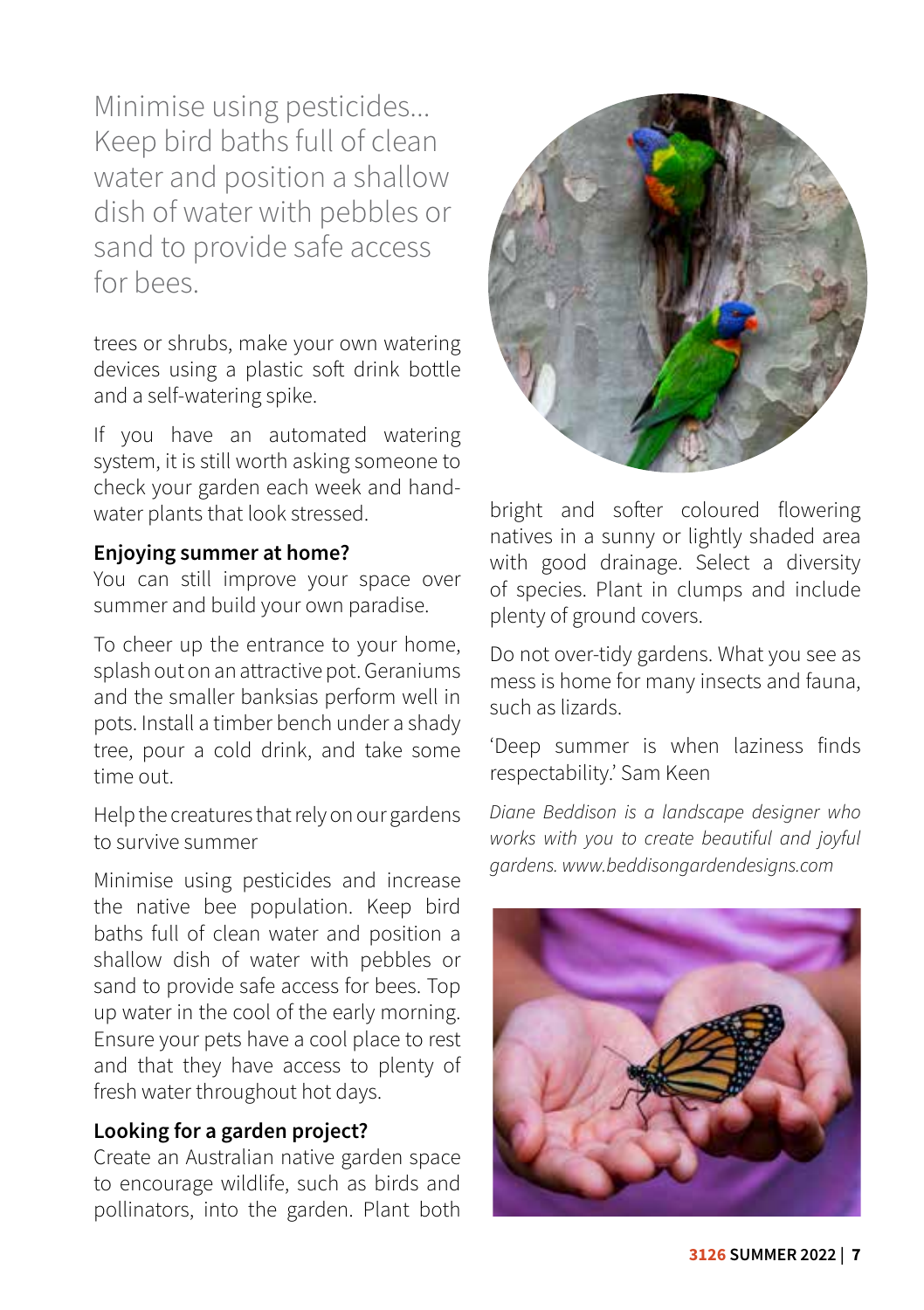# Building a community through



Nestled in Canterbury Gardens and just a stroll from Maling Road is the new Canterbury Precinct, due for completion in late 2022. Bringing together a range of community organisations, the Precinct will offer modern facilities while restoring the existing heritage buildings within the Gardens.

The vision for the Precinct is much more than accessible community services. Supported by Canterbury Neighbourhood Centre, at the heart of the Precinct is providing neighbourhood connection and a special sense of belonging for the local

community. "We want to provide a space where everyone can participate, come together and meet new people, learn a new skill or just enjoy a friendly chat" says Tracey Martin, Canterbury Neighbourhood Centre (CNC) Manager.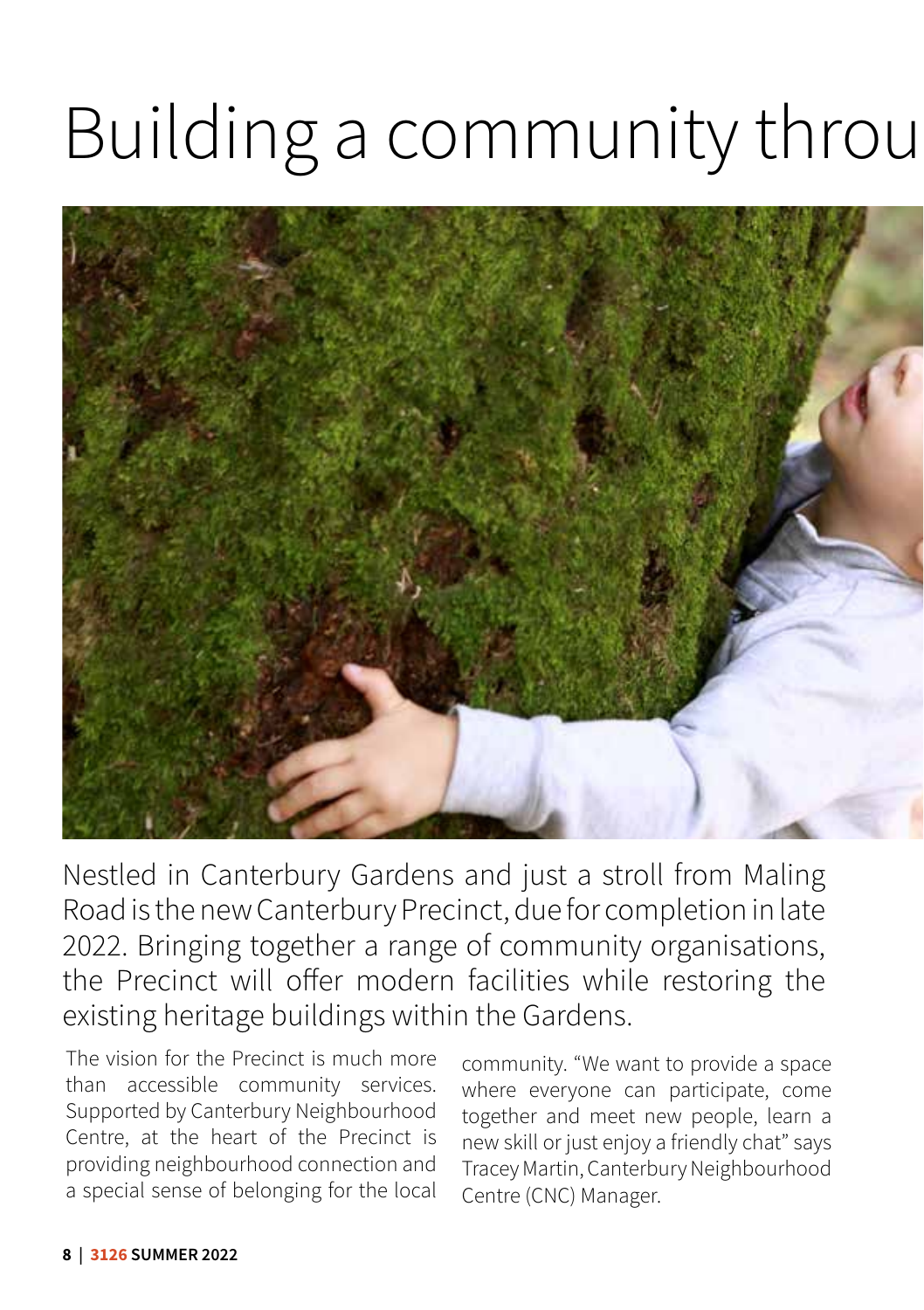# gh Canterbury Precinct



One in four Australians suffer from loneliness and we know that it affects all ages, including many young people. Although we are more digitally connected than ever before, research indicates many people are feeling more socially disconnected, particularly since COVID-19.

Community organisations and neighbourhood houses can play an important role in developing a sense of community and belonging. Recent research shows that social connection

Recent research shows that social connection has a positive impact on people's wellbeing and health, both physically and mentally.

has a positive impact on people's wellbeing and health, both physically and mentally.

The Precinct will enable CNC to expand its range of wellbeing, creative and social programs for all ages and offer new activities including school holiday workshops, social groups and a dedicated art/woodworking workshop. The Centre is also keen to take a special interest in garden and sustainability projects, befitting the beautiful surroundings.

Canterbury Precinct will include Maternal Child Health, Interchange disability services, Kindergarten, Playstation Occasional Care, Canterbury Toy Library, Canterbury Community Garden and local historical societies in addition to Canterbury Neighbourhood Centre.

#### **Getting involved**

Now is the perfect time to get in touch with Canterbury Neighbourhood Centre and learn more about the new Canterbury Precinct. **Visit canterburync.org.au to register your interest in new programs and activities as well as the events coming soon.**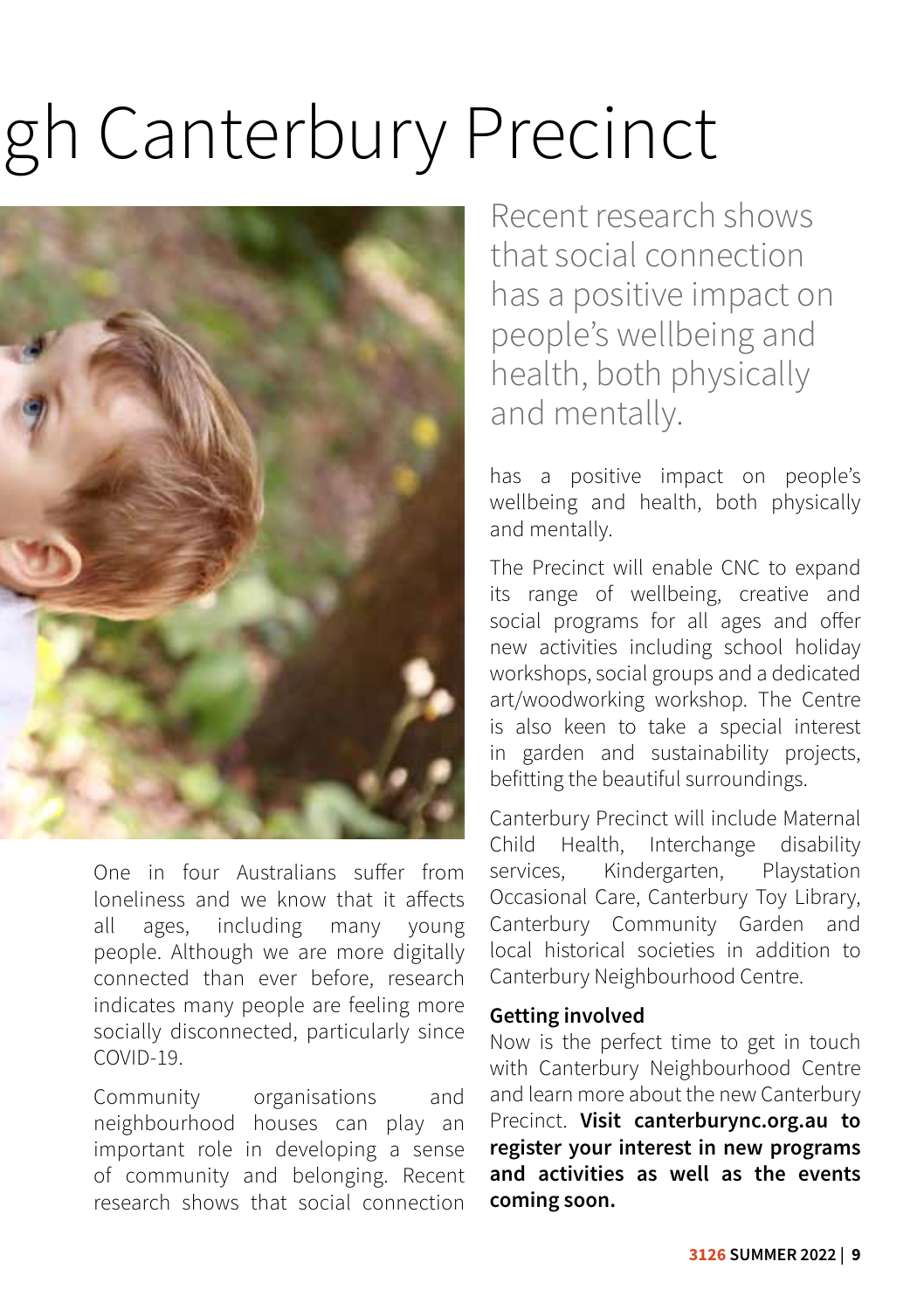# **Make a difference – Make a difference – volunteer with us volunteer with us**

COMMUNI

**Canterbury Neighbourhood Centre is building its volunteer program and we are looking for people of all ages, interests and skills to join.** 

There are so many ways you can become involved from supporting social clubs, providing administration skills, gardening, children's activities, fundraising events, sharing a skill, mentoring or charity projects.

Volunteering provides a fantastic opportunity to connect and enrich your local community.

It's also a great way to make friends and a lot of fun!

**Register your interest at www.canterburync.org.au**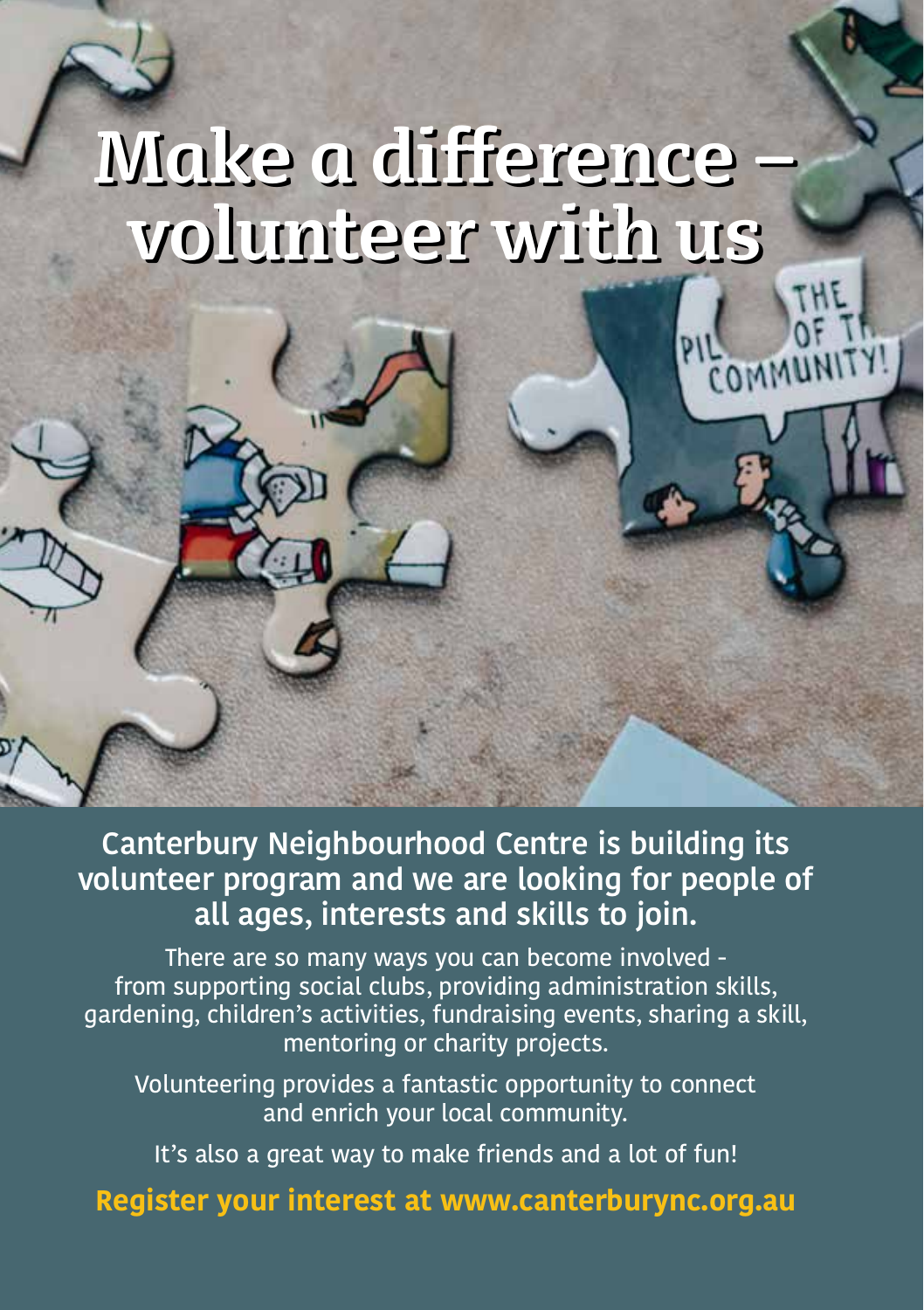### FEELING GOOD THIS FEBRUARY

## **Have you heard about Feel Good February?**

Feel Good

### We are celebrating all the ways you can feel good with a series of **compara pop-up events throughout February in Canterbury Gardens.**  workshops | wellei | kids classes

- Feel healthier and come along to a free tai chi or yoga class
- $\bullet$  Be inspired by local artists and unleash your creativity at one of our art workshops
- Feel good about helping others and join our local heroes
- Discover Canterbury's rich history and neighbourhood gems on a guided walking tour
- Get back to nature and learn all about bees and creating bee-friendly gardens

### **For details, visit: www.canterburync.org.au**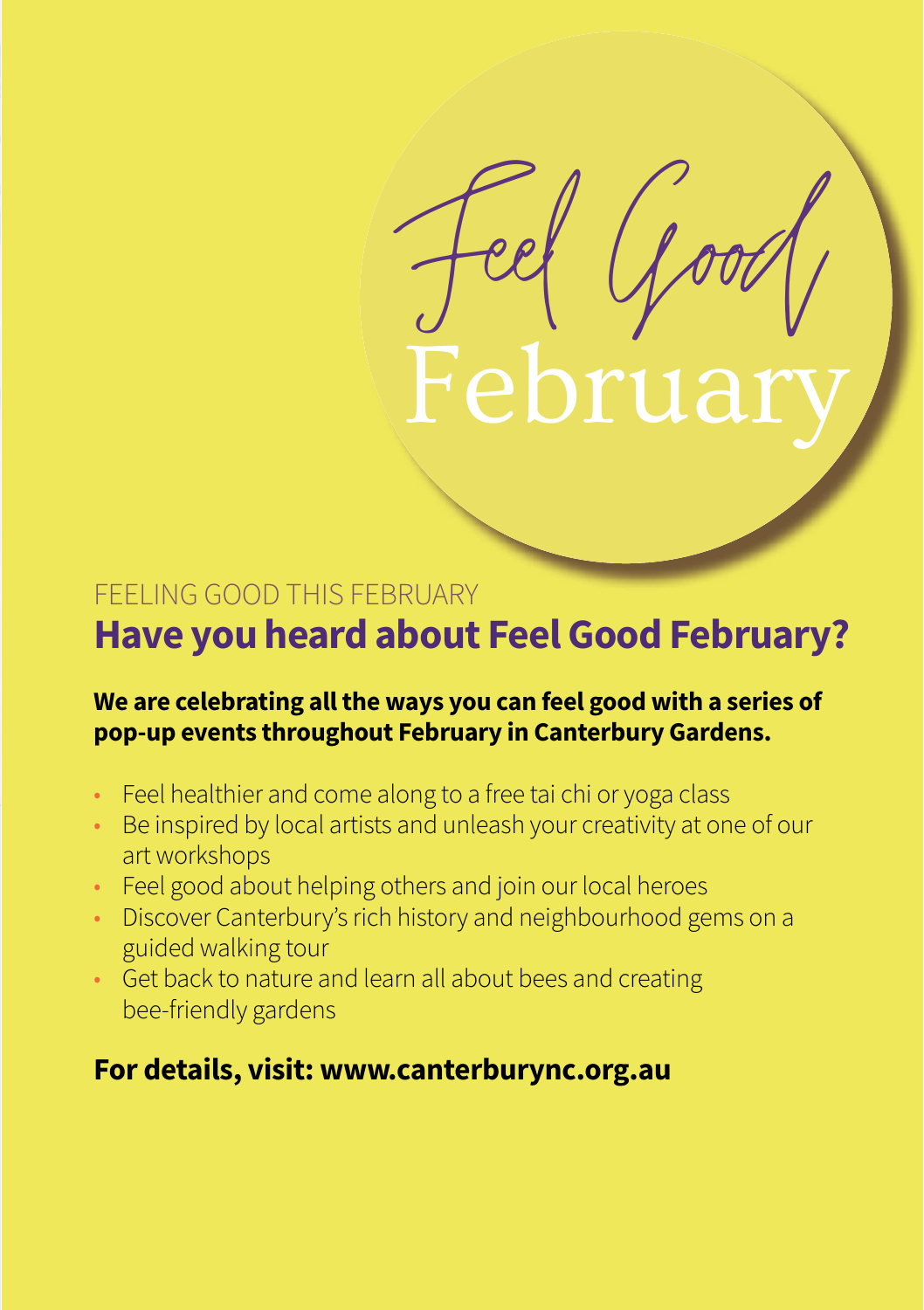

# Community pet photos bring smiles all round

### **John Unkles, Camberwell Hockey Club Secretary**

The mental health of club members and the wider community is high on the agenda for the Camberwell Hockey Club. The latest initiative of the Club's Mental Health First Aid Group was to organise a photo display of beloved pets along the boundary fence of Matlock Reserve, with the aim of putting smiles on the faces of those who walk past it.

The Club invited community members who wanted to recognise their pets for the support they gave during COVID-19 to send in a photo. It was a simple case of displaying a notice on the fence giving an email address where pet photos were to be sent. The club did the rest – printing, laminating and displaying over 800 photos before the Club had to say: "No more"!

Locals have been enjoying the diverse array of photos including dogs, cats, guinea pigs, birds and even two cows! The photos sparked happy smiles and conversations, and were a welcome distraction from yet another lockdown. Club members Kerri Hendry and Liz Grant were instrumental in making the project a success, painstakingly ensuring that every photo sent to the club ended up on the boundary fence. The club would also like to thank Officeworks in Camberwell for generously assisting with the project.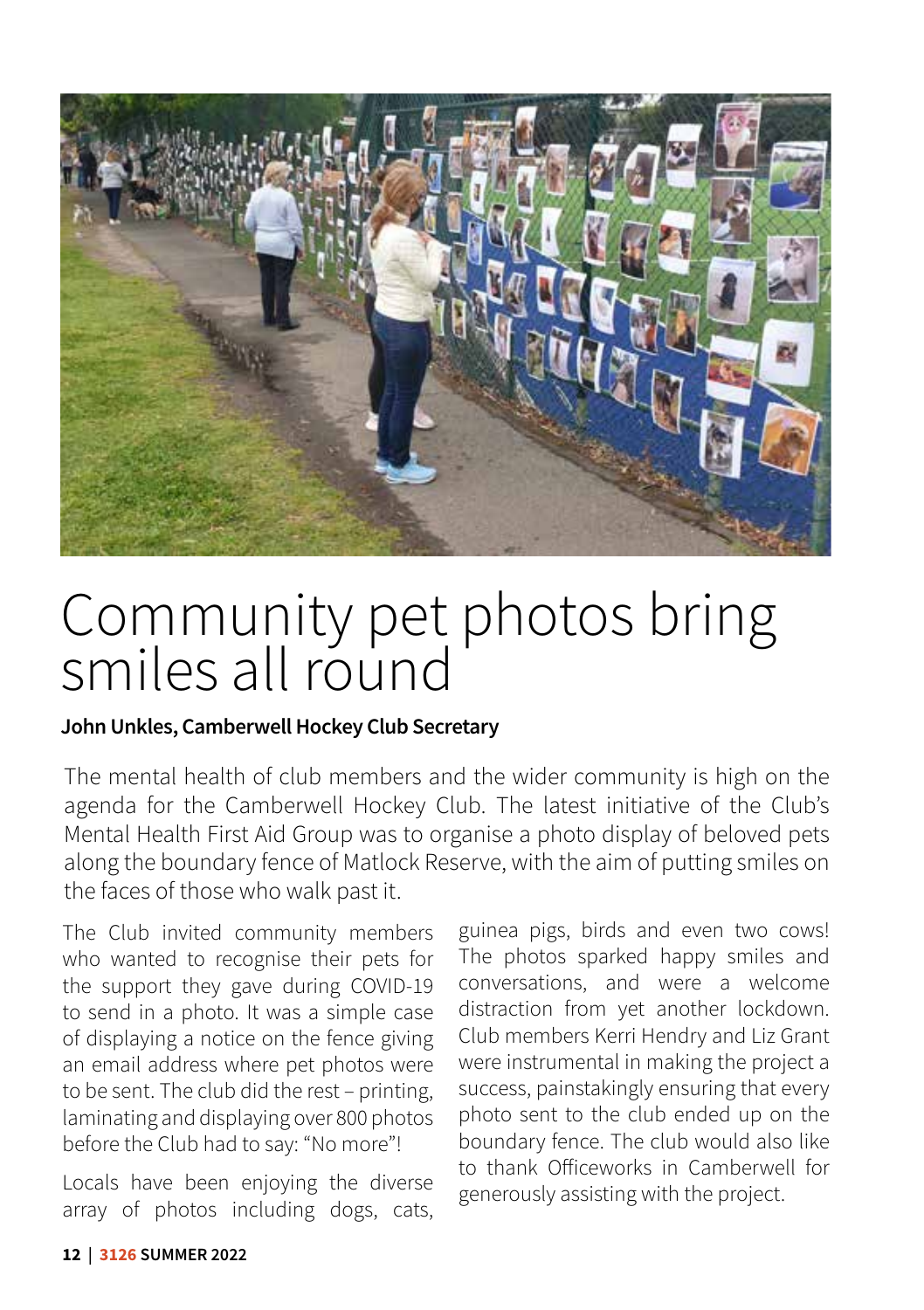# What's on – APOMAWISH

Looking for a little bit of arts and culture this summer? Head to **Hawthorn Arts Centre** for the bright pompom – inspired art installation by artist and designer Rachel Burke.

Over recent months, Rachel and members of the Boroondara community have created hundreds of pompoms and shared a wish for the future.

All are welcome to come and see the sea of beautiful APOMAWISHES on display. If you feel inspired, materials are available to make your very own pompom and a wish to be included in the installation. This is a perfect rainy-day activity with kids these holidays, and as a bonus, entry is free.

For those who prefer to get creative at home, step-by-step instructions and a template are available for you to follow along.

Apomawish opened on Friday 1 October 2021 and runs until Saturday 19 February 2022

### **For more information, visit:**

www.boroondara.vic.gov.au/events/apomawish Hawthorn Arts Centre 360 Burwood Road, Hawthorn Open 9am to 5pm, Monday to Friday

Image courtesy of City of Boroondara.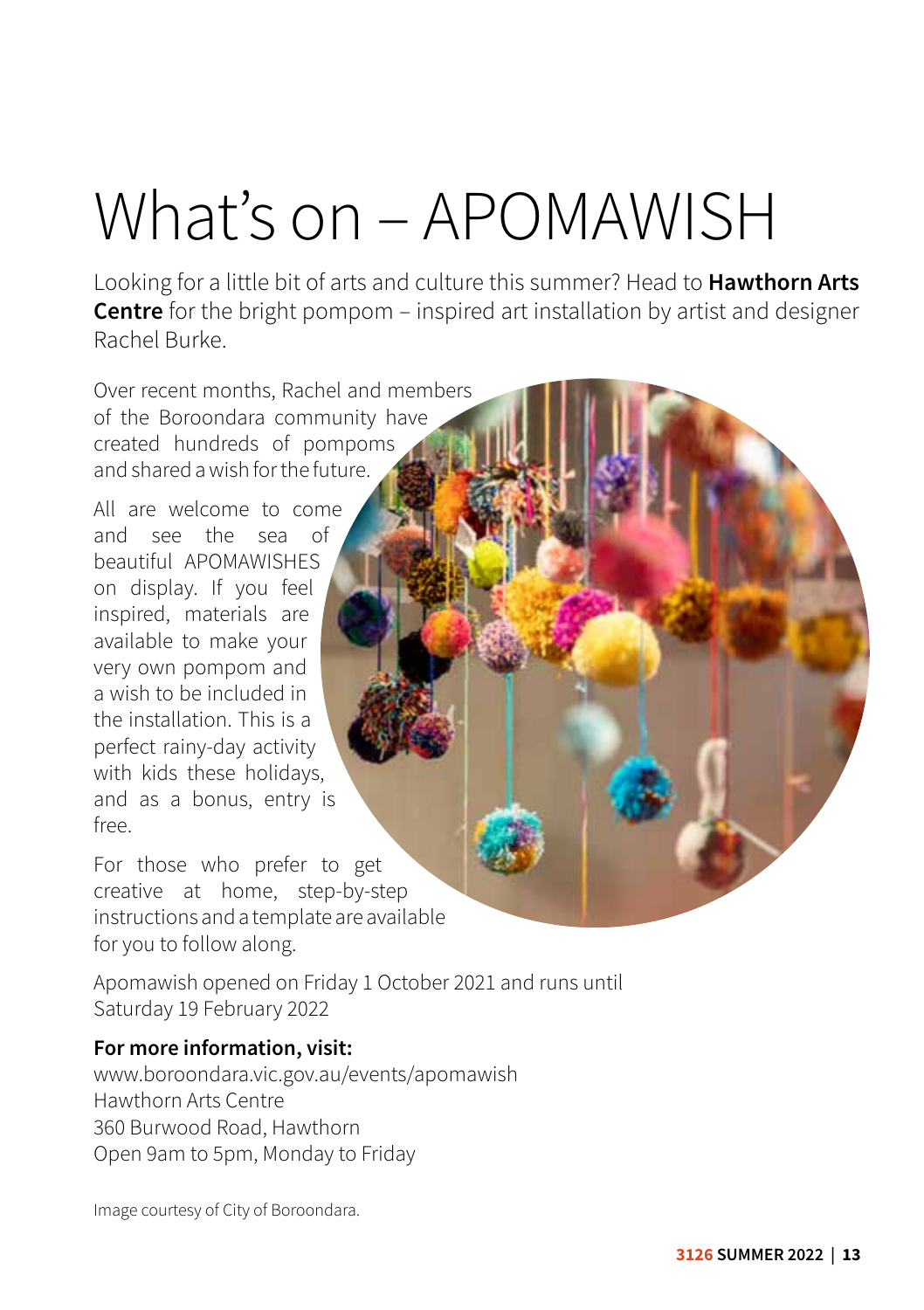# Canterbury local a key leader in the 8-hour movement

### **Edwina Byrne**

![](_page_15_Picture_2.jpeg)

**As many of us found ourselves working from home in and around childcare/ homeschooling or checking our work emails late into the night during lockdown, the concept of an 8-hour day might have felt a little remote.** 

In the 1800s, working class people could expect to work up to 14 hours a day, six days a week – effectively sunup to sundown. There was no sick leave or annual leave, and you were expected to work until you died.

The Gold Rush in Victoria changed all that for two reasons. First, because working class radicals from all over the world saw their chance to escape poverty

### *Douglass in front of his 8-hour monument in Golding Street, Canterbury 1903*

and persecution, they migrated in their thousands to Victoria. Many of these were Chartists, a working-class movement pushing for voting rights to be extended to working men, not just land-owners, based on the People's Charter of 1838 in Britain.

The second important consequence of the Gold Rush was that there was enormous wealth in Melbourne, but also a very serious shortage of skilled labour. As a result, skilled workers in the new colony had a relatively strong negotiating position and felt that the rules of the old world didn't quite apply. Melbourne workers started organising a union, meeting in hotels in Fitzroy around the idea of an eight-hour workday without loss of pay.

The Eight Hours League slogan was based on eight hours of work, eight hours of rest and eight hours of recreation, which would enable the working class to better themselves through education.

In 1856, stonemasons working on Melbourne University were the first to collectively withdraw their labour. Despite an outcry from the newspapers and employers, the stonemasons won the right to work an eight-hour day for the first time anywhere in the world. Today we commemorate this victory as Labour Day.

It is important to note how revolutionary this achievement was. Nowhere else in the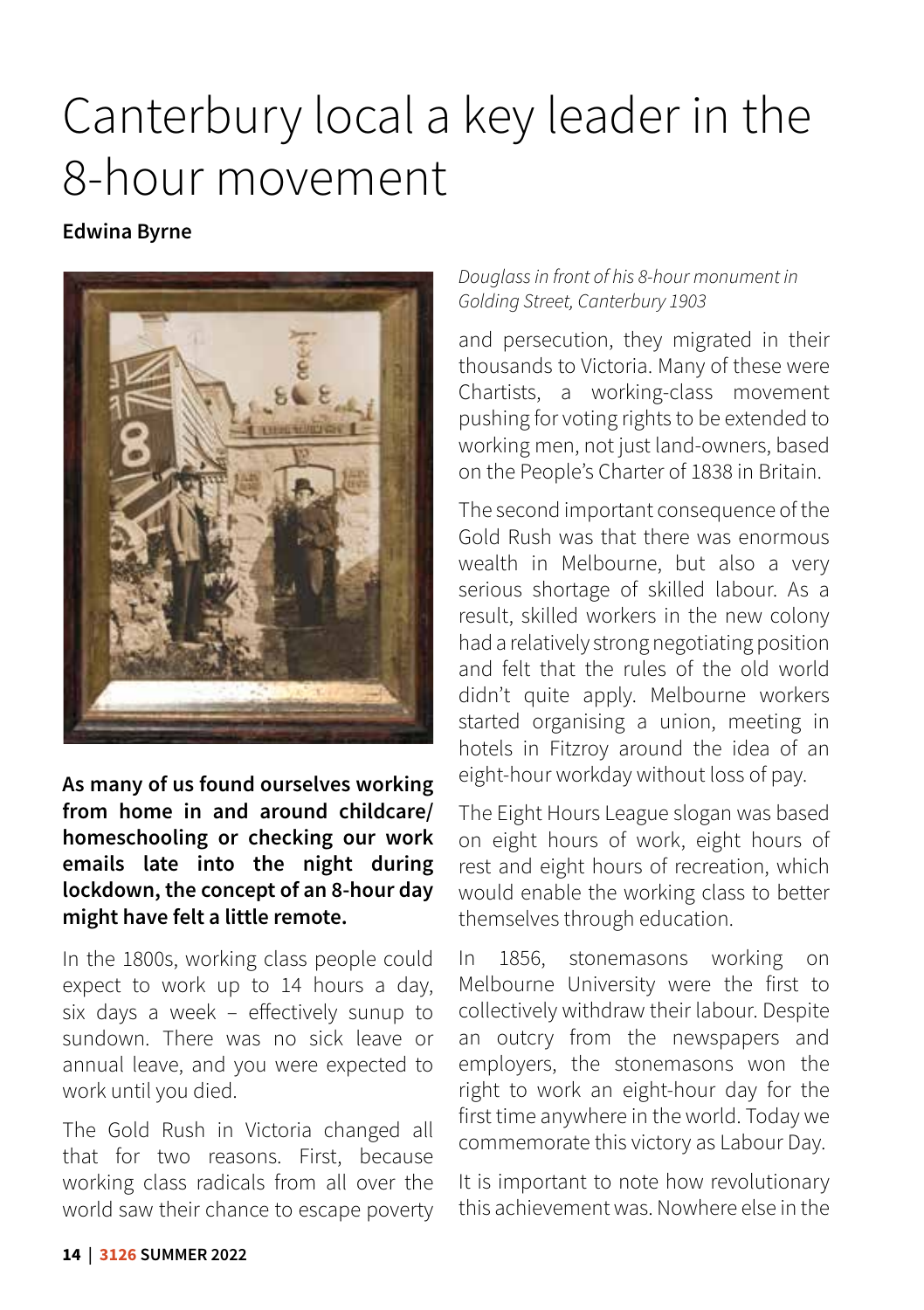world had workers successfully enforced this demand. In fact, 30 years later on 1 May 1886, workers in Chicago would strike at Haymarket Square, and that would be later commemorated as International Workers Day or "May Day" each year worldwide.

An important figure in the local eight- hour movement was Benjamin Douglass (1830- 1904), a plasterer who arrived in Australia from Kent in 1855. An early member of the eight hours committee, Douglass became the first president of the Operative Plasterers' Society, and in 1857 was one of the prime movers in the formation of the United Trades Association, a precursor to the Victorian Trades Hall. By the 1880s he was on the council of the Working Men's College (which would become RMIT) and was elected President of Trades Hall.

For more than fifty years, Douglass played a significant role in Victorian industrial history. His home "ShandVilla" in Golding Street, Canterbury, regrettably no longer stands. However, a photograph of Douglass in 1903 shows the extraordinary homemade monument to the eighthour movement which he constructed in his backyard. It's an absolutely glorious picture – Douglass, it would seem, had

![](_page_16_Picture_3.jpeg)

![](_page_16_Picture_5.jpeg)

*The Eight Hour Day Monument in Melbourne, Australia (Monument Australia website)*

taken the decision to construct his own arc de triomphe, celebrating his personal involvement in the eight- hour movement in 1856. You get the impression that he perhaps doesn't feel that anyone else was making enough of a fuss over this historic victory, so he was going to do it himself!

The framed photograph is inscribed: "I present my Grandson Douglas Sparling with this framed picture as a memento of the 'Eighth Anniversary of his Birth' and in satisfaction of his excellent school results for the past year. His Grandma joins me in wishing him many, many happy returns for the day…" Canterbury, 23rd December 1903.

Today the photograph is displayed in the new Workers Museum at Trades Hall, Carlton, together with the ceremonial trowel gifted to Benjamin Douglas and used to formally open the 1882 additions to the Victorian Trades Hall in Lygon Street. We hope to welcome you in for a tour one day, during the leisure hours you deserve.

*Eight-hour day banner, Melbourne, 1856 Edwina Byrne is a local resident in Camberwell.*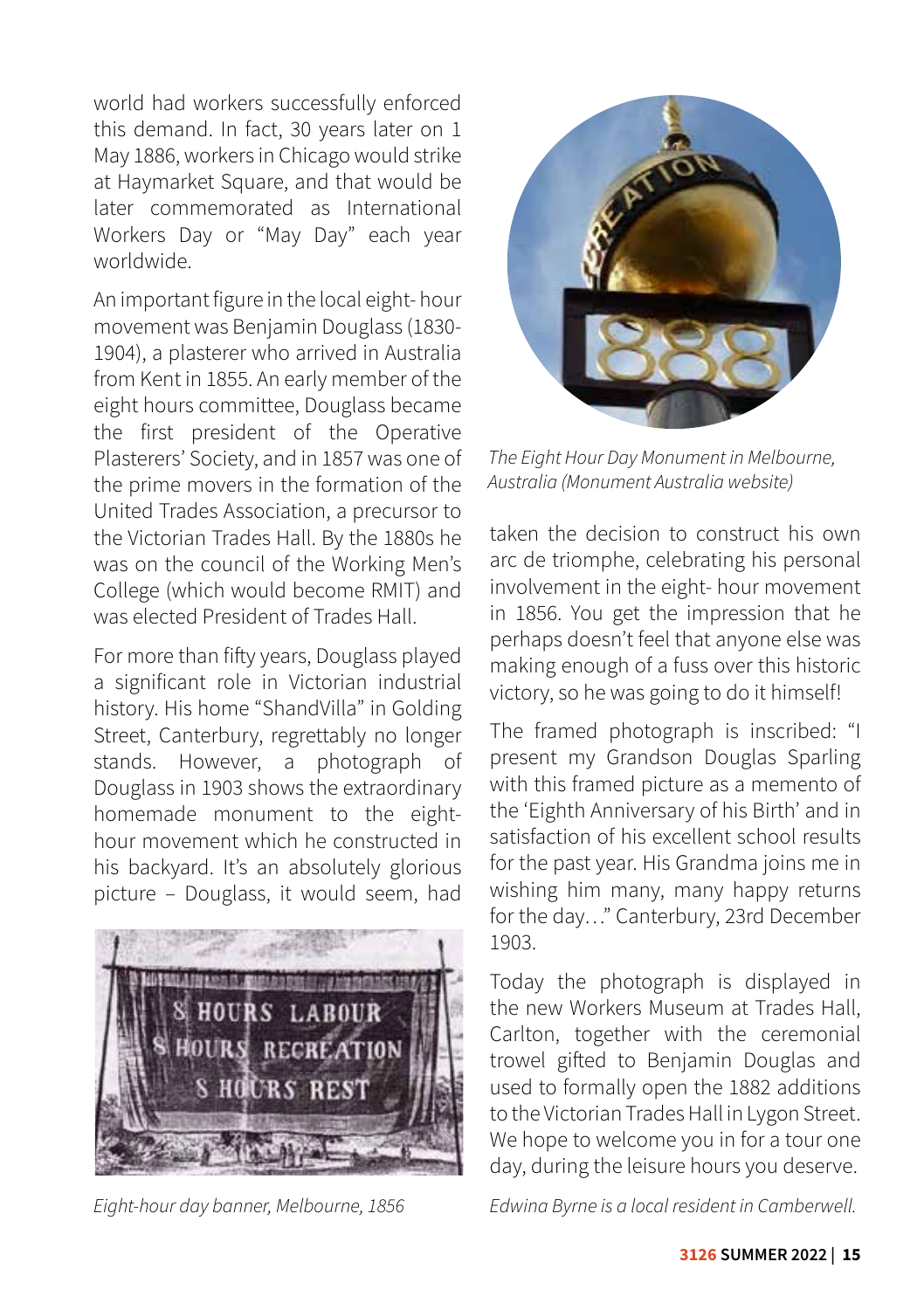# Having a vision helps setting goals for fitness

![](_page_17_Picture_1.jpeg)

Having goals is important, and we know that the best goals should be SMART (specific, measurable, actionable, realistic and timely). However, sometimes our fitness program goals aren't in the SMART format and that's okay. When you say you want to lose weight, move better, be stronger, live longer or become fitter and healthier you may not anticipate the program also being measurable, actionable, realistic and timely.

How do you measure being fitter, how long does it take to lose weight, and how committed are you? When you realise 'Hey I am getting fitter, healthier, moving better' and 'I am achieving my goals!' you often forget the little things you couldn't do six months ago, like ''I couldn't pick up my (grand) kids' or 'I couldn't get out of bed easily' or 'I couldn't run to the train'.

More recently we've been exploring having a vision of what you will be doing, achieving, feeling like in 6 or 12 months'

### ... the best goals should be SMART (specific, measurable, actionable, realistic and timely).

time to help you get there. This can be powerful stuff!

When you have a vision of how you are going to feel jumping out of bed refreshed, putting on clothes that fit better, walking briskly to work, eating healthy food, getting through the day feeling energised, engaging with family and friends, it really motivates you to achieve your goals.

Without that vision, you haven't set your SMART goals. So, if you can think of words and cut out pictures of what reaching your goal is going to look and feel like, you will have a better chance at achieving results.

What are you waiting for? Come to meet us and see how we can help you reach your fitness and health goals and develop your vision for a healthy life.

### **Jean-Claude, Linda and the ALTA Fitness team.**

![](_page_17_Picture_11.jpeg)

### **ALTA Fitness**

233 Canterbury Road, Canterbury 3126 Ph: 9077 8946 www.altafitness.com.au Mon, Tue, Wed: 6am to 8pm Thu, Fri: 6am to 4pm Sat: 6am to 12.30pm Sunday: Closed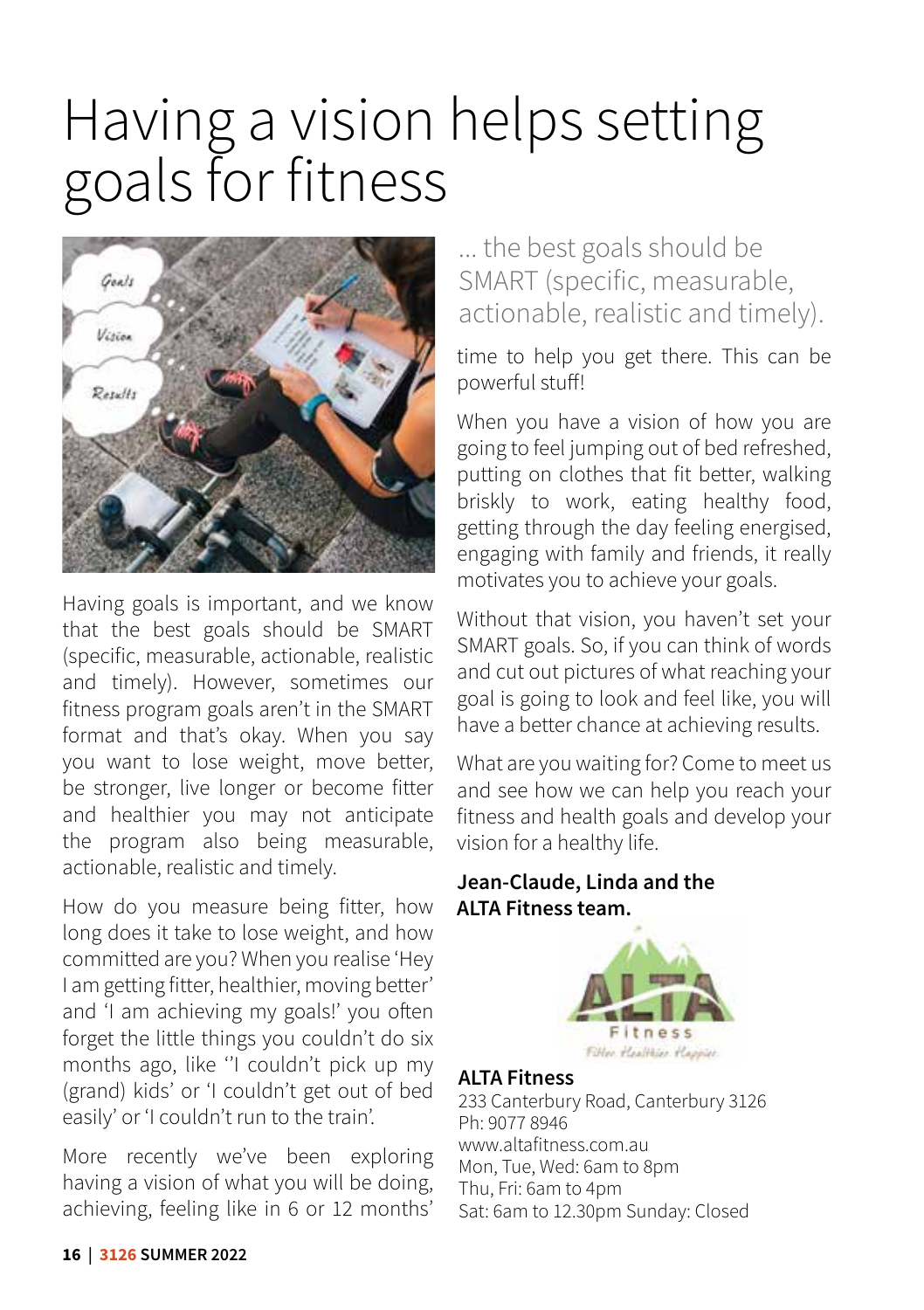# February

# POP-UP SERIES CANTERBURY GARDENS

A month of community activities in the gardens celebrating feeling good - inside and out

CANTERBURY NEIGHBOURHOOD CENTRE